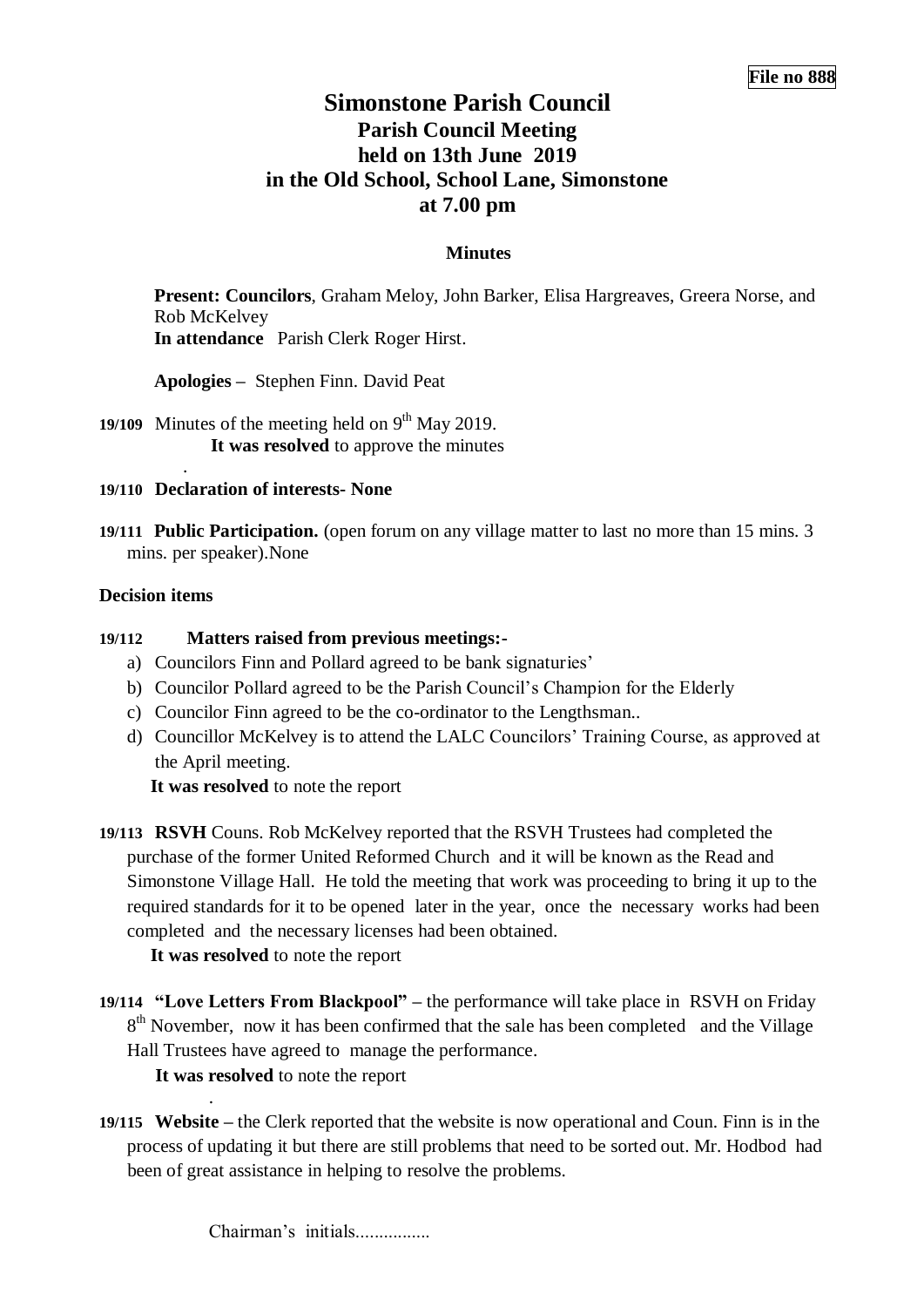- a) The Parish Councilemail address has been changed to [iansimonstone@gmail.com](mailto:iansimonstone@gmail.com) as the previous address has been compromised and blocked and emails had not been received. **It was resolved** that the efforts be continued to resolve the problems..
- **19/116 Merchant Navy Commemoration.** The supply of the flag has been arranged and will be handed to the Read and Simonstone Constitutional Club in time for the Commemoration in November.

**It was resolved that it** would be the Parish Council's contribution to the event.

## **Matters requested by members**

**19/117 Litter bins overflowing** at the bus lay-bye A671**-** the condition was reported to the RV Health Department along with a request to exchange the bin with the bin from outside the School, which is larger. RVBC responded that they will look into relocating the bins but they wouldn't want them to cause a problem on Trapp Lane and School Lane.

> **It was resolved** that the Clerk should enquire about the result of the Borough Council's investigations.

## **19/118 Planning Applications – None**

**19/119 Meeting of Read Parish Council.** Councilors' Barker and Hargreaves reported that Councillor Pollard had been elected to Read Parish Council and had been elected to be the vice Chairman of the Council. Councillor Pollard told the meeting that a number of years ago Read Parish Council had agreed to allow Simonstone residents to become tenants of the Read Allotment gardens. A member of the Parish Council was drawing up a report on the allotments to see if access to the site could be improved and other necessary works carried out in the hope that a more equitable way of maintaining the site for the benefit of gardeners from both communities could be achieved.

# **It was resolved to note the comments and await the report in due course.**

# **19/120 Lancashire CC- Changes to resident parking schedules;-**

(a) Remove all information in Schedule 3 and replace it with the table below-

| Ribble Valley |      | <b>Residents Parking Permit Fees (All Zones)</b> |  |
|---------------|------|--------------------------------------------------|--|
|               | Cost | Maximum per household                            |  |
|               |      | LZJ                                              |  |
|               |      |                                                  |  |

**It was resolved** to note the report

#### **19/121 Finance**

- **a) To confirm and approve the following items which will be placed on the parish website.**
	- i) To approve the Certificate of Exemption –Agar 2018-19 (Part 2)
	- ii) To note the Annual Internal Audit Report 2018-19
	- iii) Section 1- The Annual Governance Statement for 2018-19

Chairman's initials................